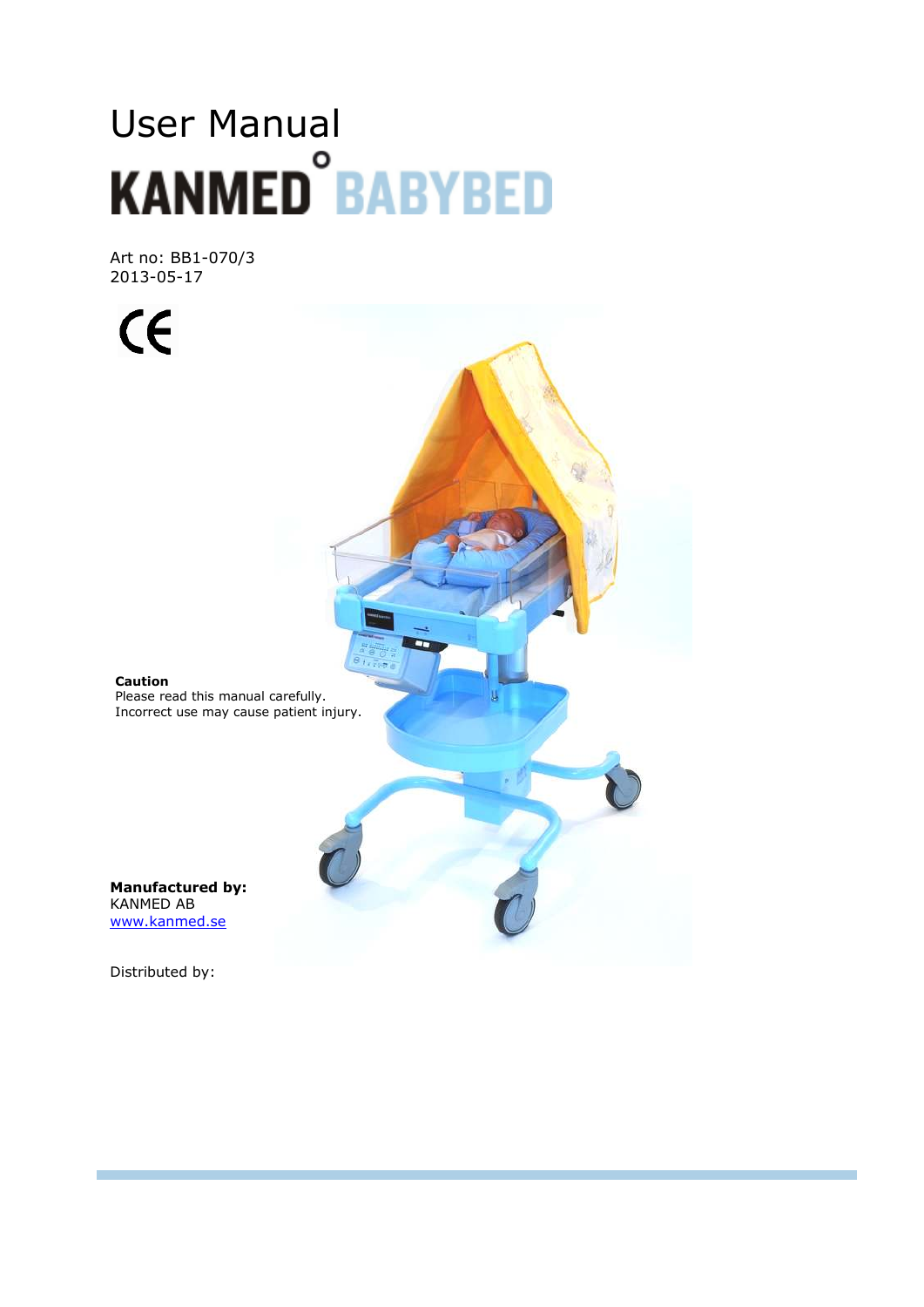# **Contents**

# KANMED BABYBED TWIN VERSION AND FIXED HEIGHT VERSION

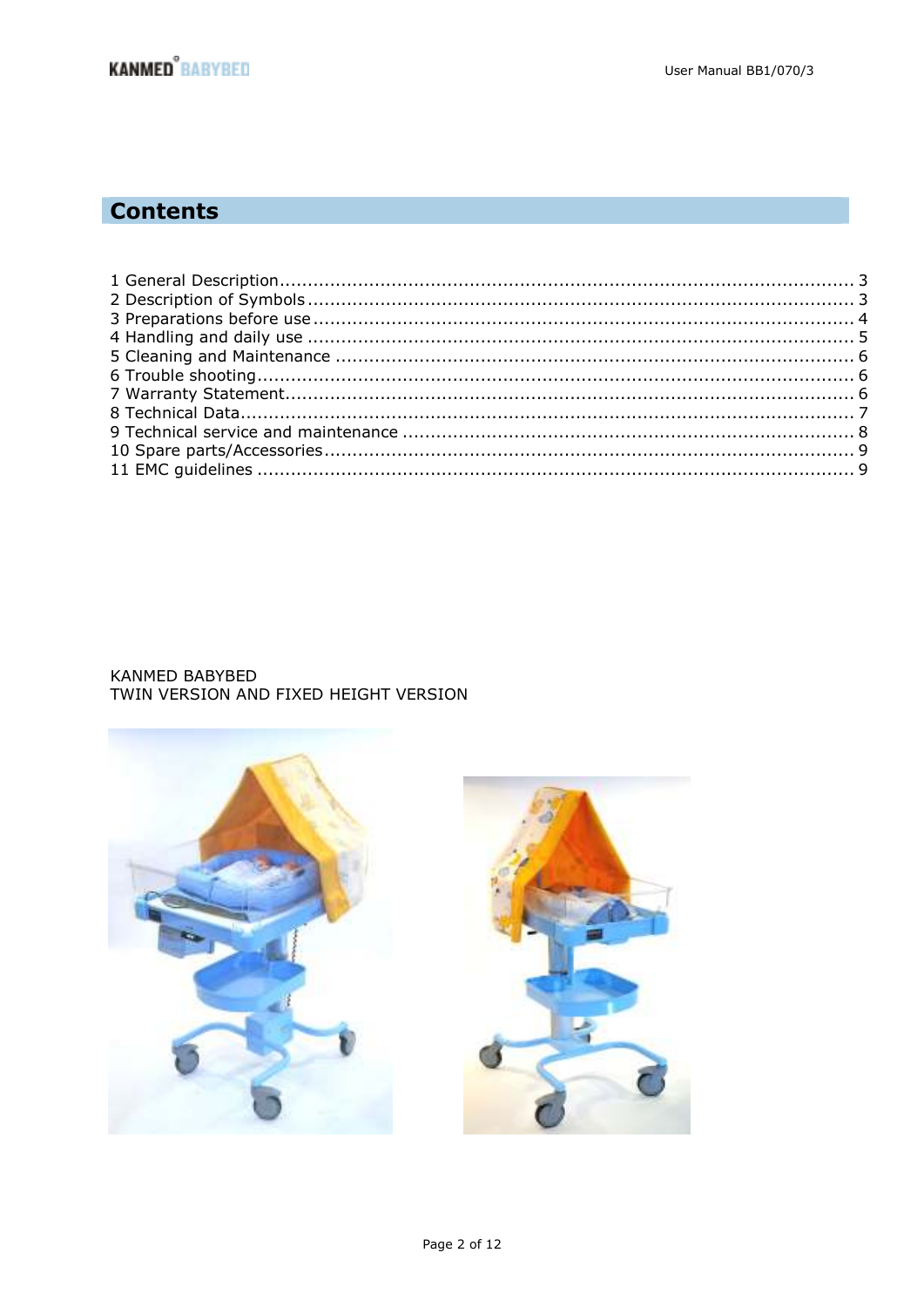# **1 General Description**

The intended use of the Kanmed Babybed is to provide an ideal bed for premature and new born babies in hospital. It is also intended to be used with the Kanmed Babywarmer system.

It is designed for hospital use only and must be used according to the instructions given in this manual, according to your established clinical routines and by qualified personnel. Only persons that have been instructed in the use of the Kanmed Babybed shall be allowed to use the product.

**Warning**: Do not use the Kanmed Babybed with babies/small children that are capable to move so much that they might fall/climb out of the bed.

Do not leave a baby unattended with the side walls down.

Respect the weight limits.

Do not place electronic equipment on the shelf under the bed.

# **2 Description of Symbols**

| $\leq$ 10 $Kq$ | Maximum Load permitted:<br>Bed surface for BB-1 and BB-3: 10 kg.<br>(Excl BABYWARMER Control Unit (3kg) and Water mattress (4.5kg))<br>Bed surface $BB-4 = 10$ kg<br>(Excl Two BABYWARMER Control Unit (2x3kg) and two Water mattresses<br>(2x4,5kg) or one BABYWARMER Control Unit (3kg) and twin water mattress<br>(9kg)<br>Shelf under bed surface: 10 kg<br>Top shelf: $5$<br>25 mm Side poles to top shelf: 5 kg on each<br>Horizontal bars top shelf system: 10 kg |
|----------------|--------------------------------------------------------------------------------------------------------------------------------------------------------------------------------------------------------------------------------------------------------------------------------------------------------------------------------------------------------------------------------------------------------------------------------------------------------------------------|
|                | Storage box system: 10 kg                                                                                                                                                                                                                                                                                                                                                                                                                                                |
|                | Read users manual before use                                                                                                                                                                                                                                                                                                                                                                                                                                             |
|                | Symbol for raising and lowering the bed (not for BB-03)                                                                                                                                                                                                                                                                                                                                                                                                                  |
|                | Symbol for tilt function                                                                                                                                                                                                                                                                                                                                                                                                                                                 |
|                | Fulfils MDD 93/42 EEC                                                                                                                                                                                                                                                                                                                                                                                                                                                    |
|                | AC current (not for BB-3)                                                                                                                                                                                                                                                                                                                                                                                                                                                |
|                | Protection grade Type B (Body) (not for BB-3)                                                                                                                                                                                                                                                                                                                                                                                                                            |
|                | Approval symbol for the USA and the Canadian Markets                                                                                                                                                                                                                                                                                                                                                                                                                     |
|                | When the Babybed reached end of life, it should be returned to the distributor for<br>recycling in accordance with the EU 2002/96/EC (WEEE) directive if applicable.                                                                                                                                                                                                                                                                                                     |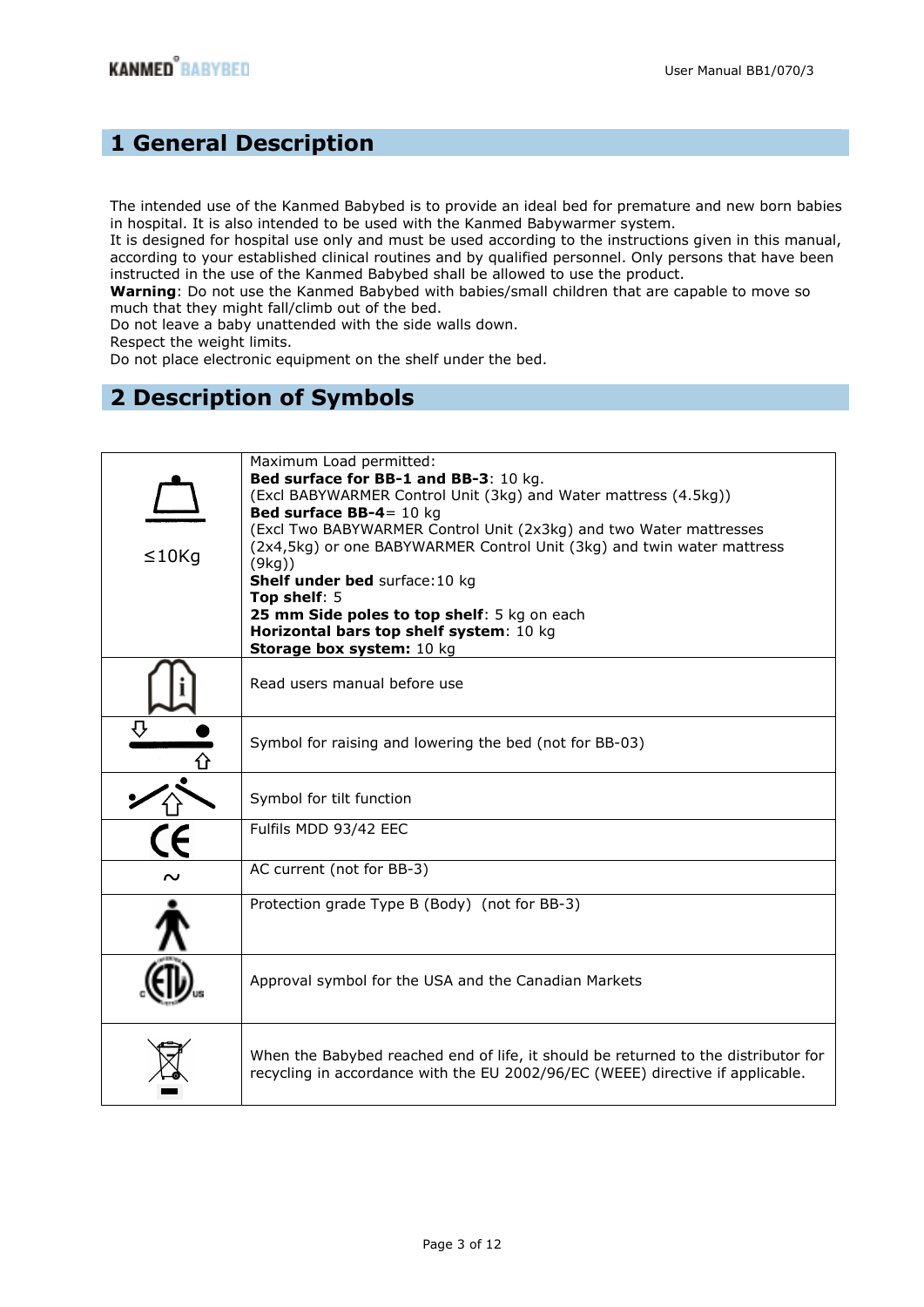# **3 Preparations before use**

# **3.1 Mounting of the Wheels**

Lay down the unit carefully on its side. Be careful not to damage the side walls. Note that the lockable wheels shall be mounted on the long legs. Use the enclosed Allen key and tighten hard! Be careful not to damage the paint. Raise the unit to an upright position



# **3.2 Side Walls**

If sidewalls are not mounted then please see section Service. Raise the sidewalls gently and slide them into place and remove the protection film.

# **3.3 Tent pole, Tent and Mattress**

Mount the tent pole in the rear bracket. The Tent has a channel inside. Thread the Tent pole into the channel in order to secure it. Place the mattress in the bed.

# **3.4 Check all bolts and screws**

Make sure that all bolts and screws are properly tightened and that the bed feels stable. Run the electrical bed up and down and ensure that it moves smoothly without any unusual noise.

# **3.5 Kanmed Babywarmer**

The Kanmed Babywarmer control unit is hung on its bracket under the bed. The heating pad cable is preferably thread through one of the holes in the bed and connected to the control unit. The Kanmed Babywarmer is connected to mains power by its own cable.

# **3.6 First cleaning**

The unit is factory clean but must be cleaned according to your hospital routines. Please refer to section maintenance for cleaning before use with the first patient.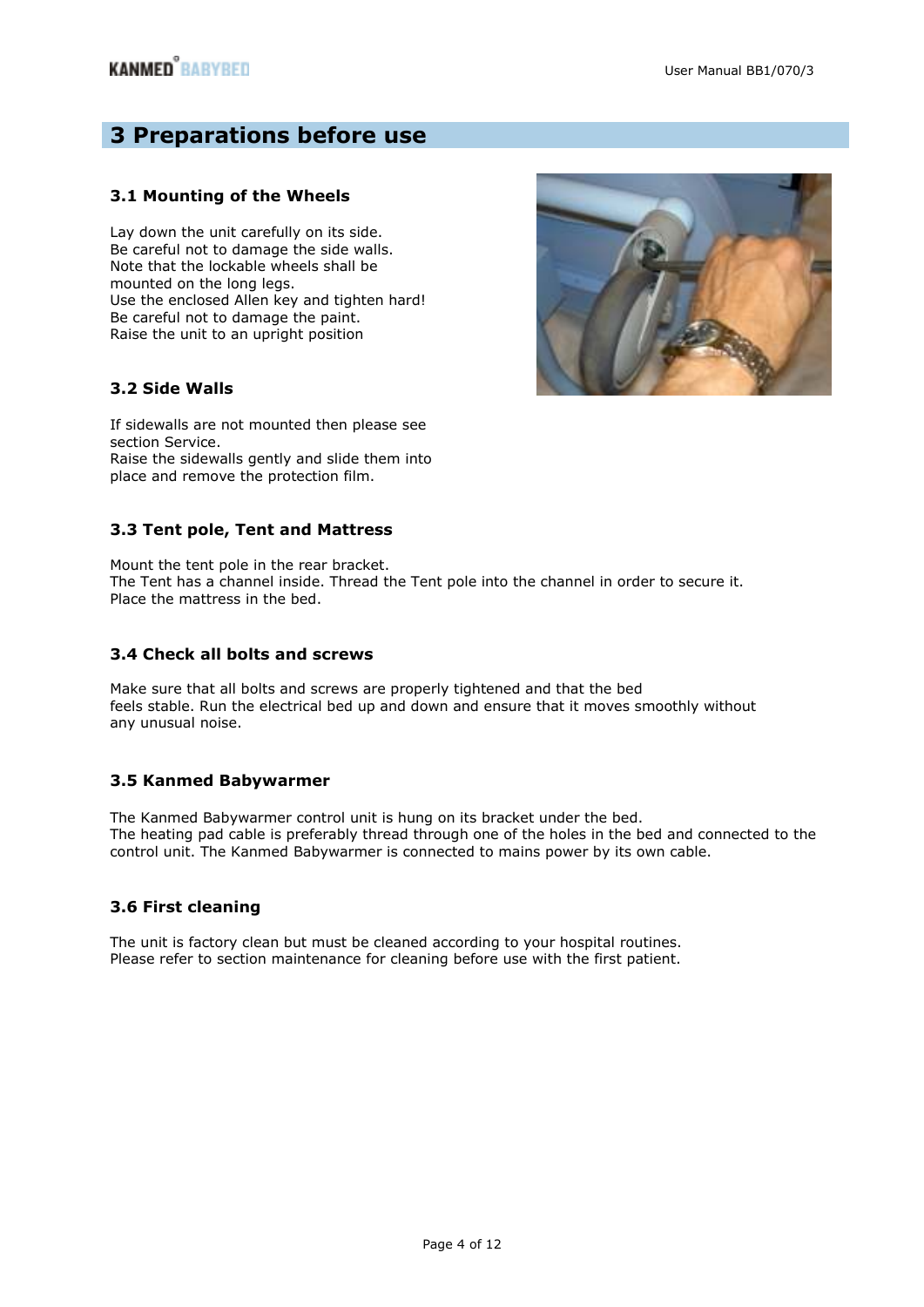# **4 Handling and daily use**

# **4.1 Foldable walls**

The side walls and the front wall are folded down by lifting them upward until the upper guide pin is visible, then fold them down. Note: When you close the side wall check that nothing gets trapped.

# **4.2 Moving the bed around**

Note: Do not use the side walls for moving the bed. Hold the corners to move the bed and to transport it longer distances. Do not forget to unplug any cables. Note: Use a low bed height when transporting with a baby inside.

# **4.3 Connecting the lifting column to the mains (not for BB-3)**

For connection of the lifting column use the included mains cable. NOTE: The only way to break the power is to either disconnect the cable at the pillar or at the wall socket. The Baby Bed should be connected to an earthed power out-let.

# **4.4 Adjusting height (not for BB-3)**

The height is adjustable by the pushbuttons on the front. The lifting column has an overload protection that will not be activated under normal conditions. Constantly adjusting height with heavy loads may activate the overload protection. When the motor has cooled down the lifting column works as normal again.



### **Warning:**

Do not block the movements when activating the electrical height adjustment.

When changing height, make sure that no person, cable or other items prevents the movement and that no cable is jammed or wrapped between the pillar and the wheelbase. Blocking the movement can damage the pillar and void warranty.

# **4.5 Tilting**

When tilting the bed, press the release handle upward or downward to release the bed.

At the same time, press the bed's corner upward or downward till the desired tilt is achieved. The release handle can be reached and manoeuvred from both sides of the bed.

# **4.6 Accessories**

Note! Only use accessories approved by KANMED. Respect the load limits.

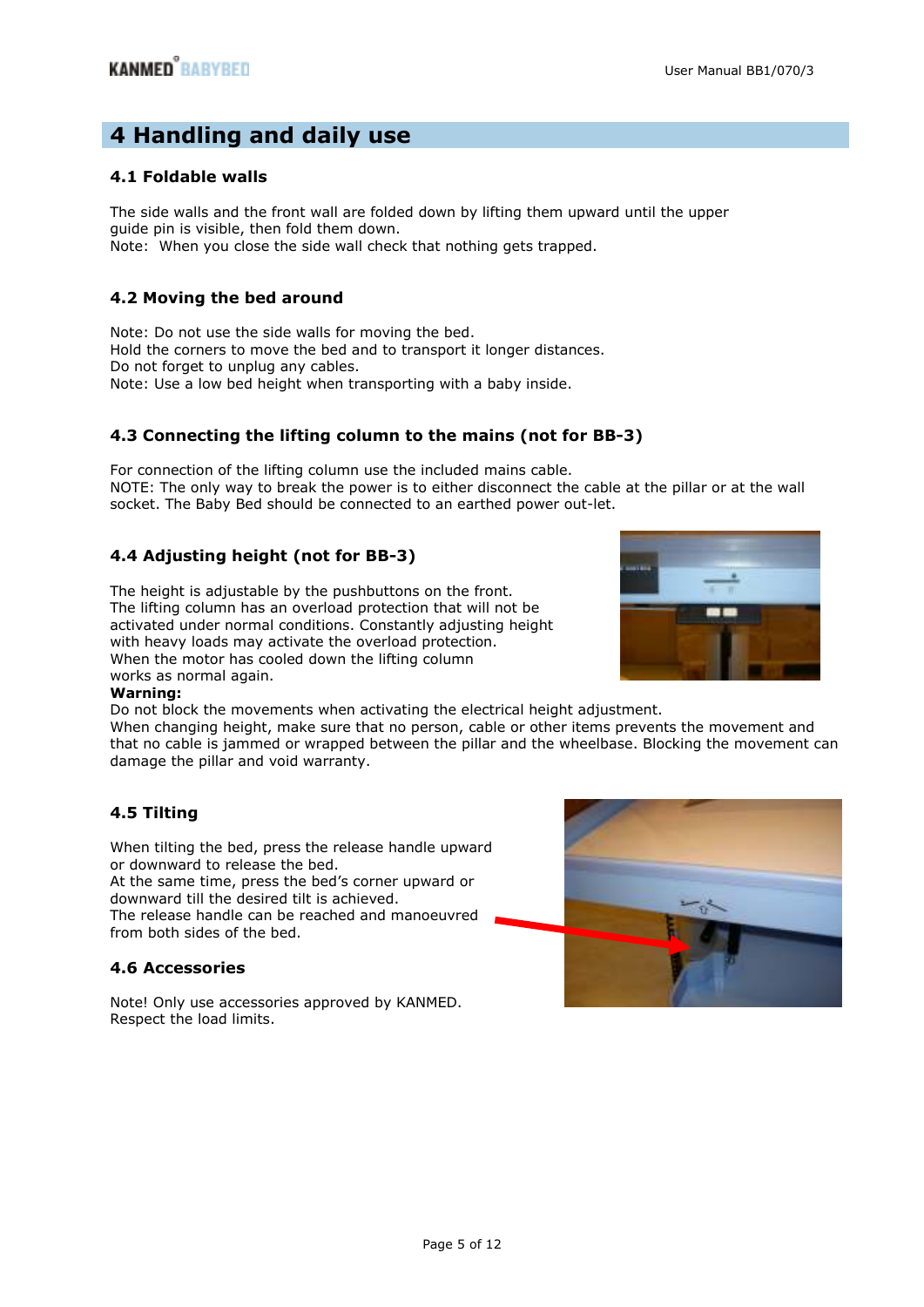# **5 Cleaning and Maintenance**

| <b>Recommended controls</b>              | <b>Executed by</b> | <b>Time schedule</b>    | <b>Additional information</b>                                                                                                                                                                                                                 |
|------------------------------------------|--------------------|-------------------------|-----------------------------------------------------------------------------------------------------------------------------------------------------------------------------------------------------------------------------------------------|
| Cleaning of the bed                      | User               | Hospital routines       | Use a surface cleaning and<br>disinfecting agent recommended<br>by your internal hygienist.<br>Note: KANMED Baby Warming<br>Bed must under no<br>circumstances be showered with<br>any fluid.<br>Do not clean it in disinfecting<br>chambers. |
| Cables and connectors                    | User               | Every day               | Make sure that they are in good<br>condition.                                                                                                                                                                                                 |
| <b>Mattress</b>                          | User               | Hospital routines       | See label on Mattress edge                                                                                                                                                                                                                    |
| Tent                                     | User               | Hospital routines       | See label tent                                                                                                                                                                                                                                |
| Kanmed Babywarmer                        | User               |                         | See Kanmed Babywarmer user<br>manual                                                                                                                                                                                                          |
| Control of functions and<br>adjustments. | Technician         | At least once a<br>year | See service section                                                                                                                                                                                                                           |

# **6 Trouble shooting**

| <b>Symptom</b>                                                                                            | <b>Possible cause</b>                                     | <b>Action</b>                   |
|-----------------------------------------------------------------------------------------------------------|-----------------------------------------------------------|---------------------------------|
| The lifting column does not move<br>as wanted.<br>(not for BB-3)                                          | No mains                                                  | Check the cables.               |
|                                                                                                           | Something blocking the<br>movement                        | Check that nothing blocks       |
|                                                                                                           | Electrical connection broken or<br>not properly connected | Technical service               |
| You can not tilt the bed properly.<br>It gets stuck in utmost positions.<br>It does not keep the position | Control is out of order or needs<br>adjustment            | <b>Technical service</b>        |
|                                                                                                           | Something is blocking it                                  | Check that nothing blocks<br>it |
| Bed feels unstable                                                                                        | Loose screws or wheels                                    | Technical service               |
| Height adjustments makes<br>unusual noises                                                                |                                                           | Technical service               |

# **7 Warranty Statement**

KANMED warrants the purchaser that the Babybed is free from defects in materials and workmanship for a period of 12 month from the date of delivery.

The sole obligation of KANMED with respect to any such defect is limited to the repair with new or re-manufactured parts or, at the discretion of KANMED, replacement of the equipment or refunding of the purchase price. This warranty shall not apply if the product has been modified, adjusted or repaired other than by KANMED or by organisations authorised by KANMED or modified, adjusted or repaired not in accordance with written instructions provided by KANMED. Neither shall the warranty apply if the equipment has been subject to misuse, negligence or accident.

These warranties are made on the condition that prompt notification of a defect is given to KANMED or its authorised dealers within the warranty period.

KANMED shall have the sole right to determine whether a defect exists.

KANMED shall not in any case be liable for special or consequential damages arising from the breach of warranty, reach of contract, negligence or any other legal theory.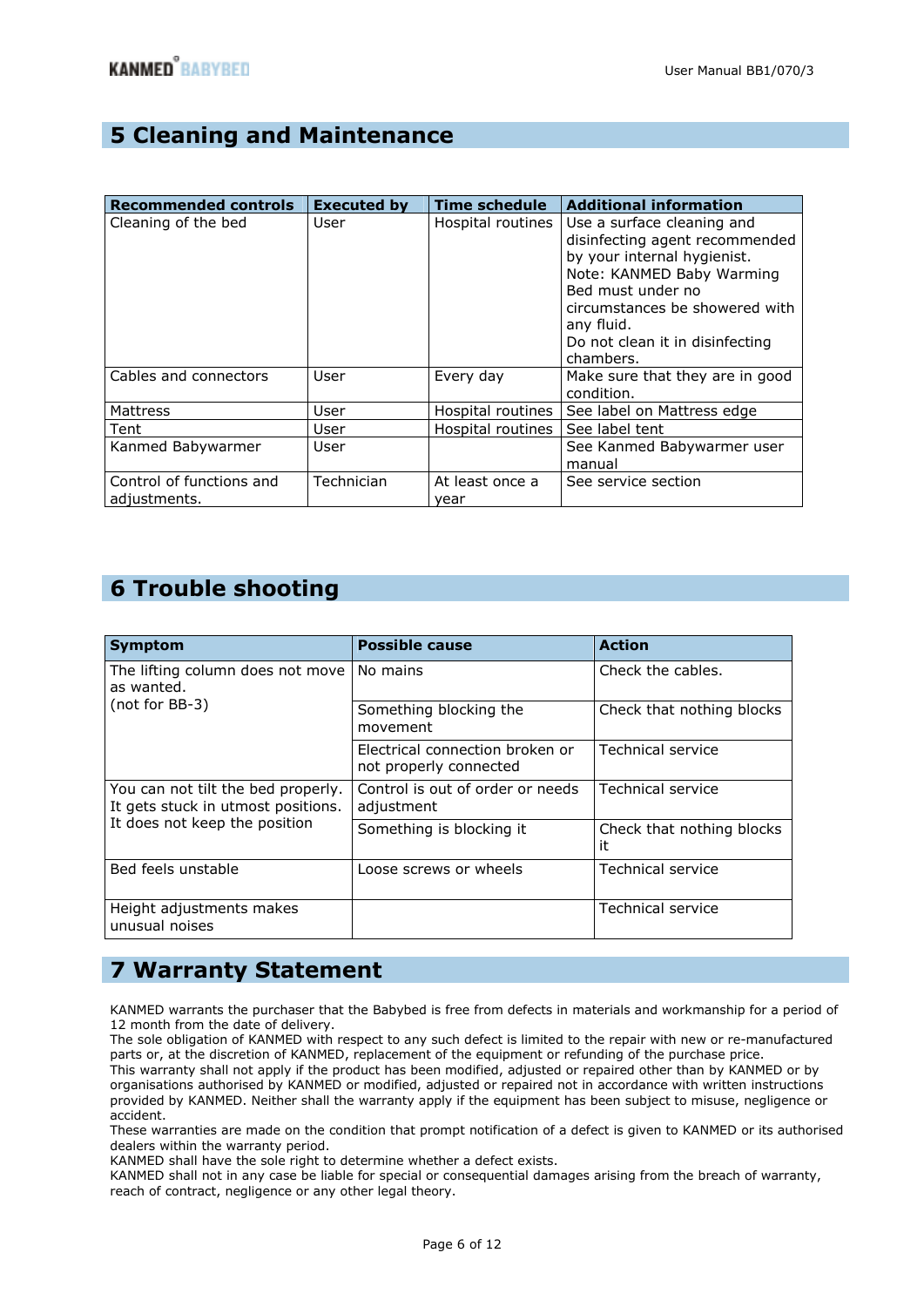# **8 Technical Data**

|                 | <b>BB-1 Standard</b>      | <b>BB-4 Twin</b>          | <b>BB-3 Fixed height</b> |
|-----------------|---------------------------|---------------------------|--------------------------|
| Outer           | 760mm x 560mm             | 850x700mm                 | 760mm x 560mm            |
| dimensions:     |                           |                           |                          |
| Bed surface:    | Inner dims                | Inner dims                | Inner dims               |
|                 | 665mm x 445mm             | 765mmX640mm               | 665mm x 445mm            |
| Height:         | Max 990mm                 | Max 990mm                 | Fixed to 800mm           |
|                 | Min 700mm                 | Min 700mm                 |                          |
| Weight:         | About 33 kg               | About 40kg                | About 25 kg              |
| Wheels base:    | 700mm x 500mm             | 700mm x 500mm             | 700mm x 500mm            |
| Wheels:         | Diameter 125mm.           | Diameter 125mm            | Diameter 125mm.          |
|                 | Front wheels with brakes. | Front wheels with brakes. | Front wheels with        |
|                 |                           |                           | brakes.                  |
|                 | Roller bearings.          | Roller bearings           | Roller bearings.         |
| Tilt:           | ± 22°                     | ± 22°                     | ± 22°                    |
| Mattress:       | Polyurethane with PVC     | Polyurethane with PVC     | Polyurethane with PVC    |
|                 | cover. (665x445x30mm)     | cover. (765x640x30mm)     | cover. (665x445x30mm)    |
| Tent:           | 100% Bedton. Washable     | 100% Bedton, Washable     | 100% Bedton. Washable    |
|                 | $60^{\circ}$ C            | $60^{\circ}$ C            | $60^{\circ}$ C           |
| Shelf:          | Min 400mm x 400mm         | Min 400mm x 400mm         | Min 400mm x 400mm        |
| Colour:         | Unisex light blue         | Unisex light blue         | Unisex light blue        |
| Voltage         | 100-240Vac, 50/60Hz       | 100-240Vac, 50/60Hz       | <b>NA</b>                |
| Power:          | 100VA                     | 100VA                     | <b>NA</b>                |
| Fuses:          | 2x1AL 250V                | 2x1AL 250V                | <b>NA</b>                |
| Protection:     | Class I                   | Class I                   | <b>NA</b>                |
| Used standards: | SS EN 60 601              | SS EN 60 601              |                          |
|                 |                           |                           |                          |

| Modifications           | Any modifications on Kanmed Babybed including home made accessories will<br>void KANMED's responsibilities totally and are not allowed without written<br>consent of KANMED.                                                                                         |
|-------------------------|----------------------------------------------------------------------------------------------------------------------------------------------------------------------------------------------------------------------------------------------------------------------|
| <b>Creating Systems</b> | Any person connecting the Kanmed Babybed to any other systems mains<br>socket may have created a "system" according to IEC 60601-1 section 16,<br>and must be qualified to evaluate any consequences that may harm staff,<br>patient and equipment.                  |
| Expected Lifetime       | Kanmed warrants a safe lifetime of 10 years from first day of use. This is<br>under the condition that the unit has been serviced according to the user and<br>or service manual and that the unit has not been modified or changed in any<br>way or for any reason. |

## **Products carries the CE-mark.**

Conforms to UL 60601-1 Certified to CAN / CSA – C22.1 No 601.1

### **EMC**

The Kanmed Babybed contains no electronics sensitive to EMC.

Highly sensitive equipment connected to the same electrical outlet as the Kanmed Babybed may be affected by the lifting column electrical motor. The motor may generate a moderate amount of flicker during start.

### **Environmental data**

In use: +10 to + 40ºC, <85% RH Transport: -20 to +60ºC, non condensing.

### **Lifting column limitations**

### **Observe that the total load in the bed surface is limited to 10kg (BABYWARMER system and water mattress not included).**

The electrical motor in the lifting column is not designed for continues use. Continued operation should be limited to 2 min, max 5 cycles per minute.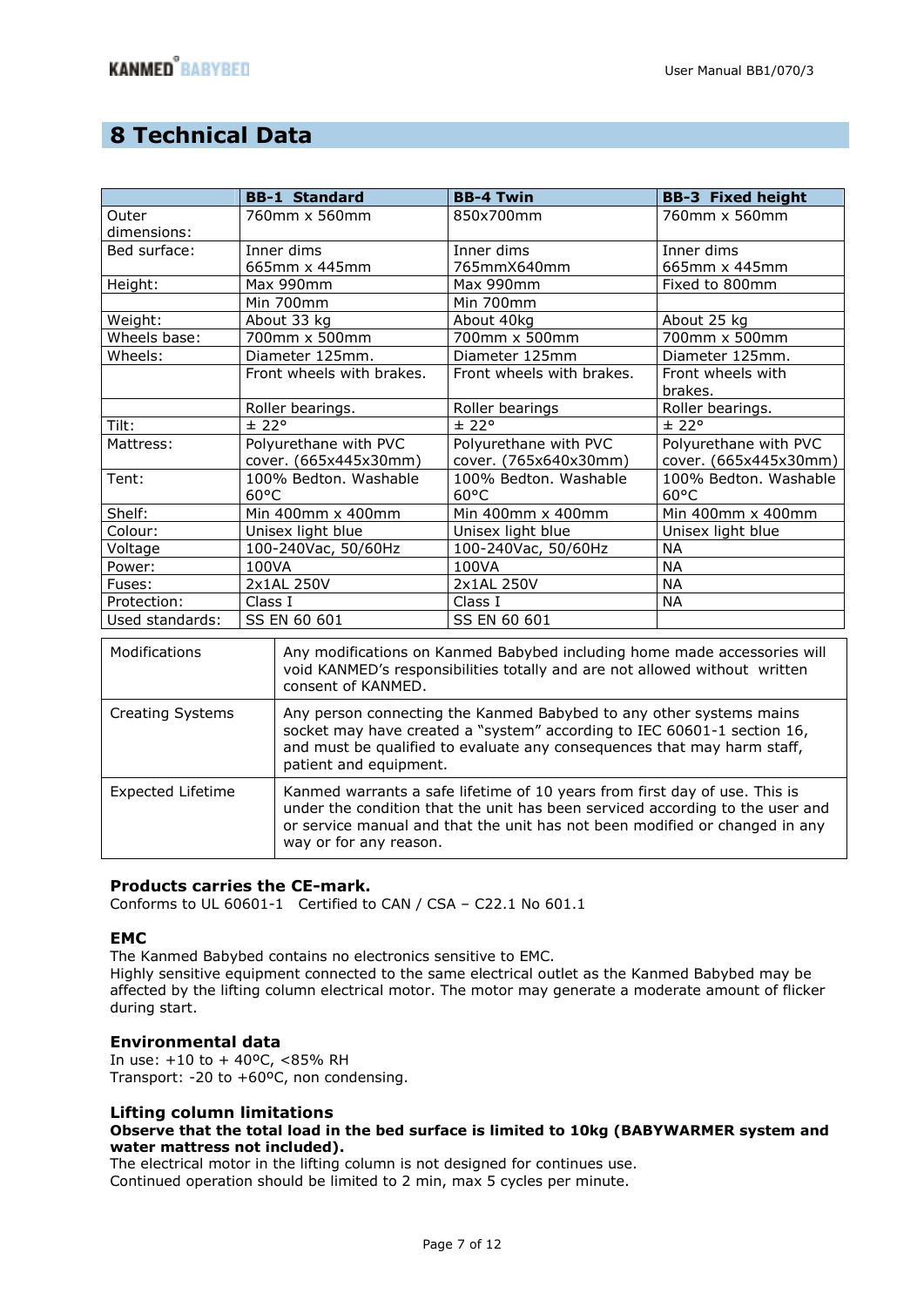# **9 Technical service and maintenance**

NOTE: All spare parts used for replacement or repairs shall be supplied by KANMED or its authorised distributor. Use of "non KANMED permitted parts" automatically transfers all safety responsibilities to the hospital. Only qualified personnel shall attempt repairs.

## **9.1 Annual checks**

Check the following at least once a year:

- That cables and connectors free of defects.
- Test the foldable sides for cracks or damages.
- That the switch for pillar height control responds without delay, that the raising and lowering function is working correctly and that it makes no noise when operated.
- That the tilt function works correctly. It should not make any noises.
- That the wheels are tightened to the stand and not damaged in any way, that they roll without noise, and that the wheels locking function works properly.
- That all screws are properly tightened, especially the screws connecting the height adjusting pillar to the wheel base, the screws on top of the pillar, the screws holding the shelf and gas spring, the clips holding the bolt for the bed surface.

## **9.2 Adjusting the release of the gas spring**

By manoeuvring the release arm you press down the release pin at the top of the gas spring. Adjust by releasing the gas spring from the pillar. Start by taking away the small safety spring. Make someone or something hold the bed. Pull out the gas spring from the pillar. *Loosen the locking nut (next to the manoeuvring release arm).* Turn the gas spring counter or clockwise until the pin touches the release arm. Retighten the locking nut and reassembly.

### **9.3 Changing side walls**

The easiest way to replace a side wall is to place it in its hanging down position, insert one pin in the lower grove, bend the wall and insert the other pin.

## **9.4 Changing the side brackets**

The side wall brackets are screwed from the inside of the bed with two (2) screws at each corner.

# **9.5 Changing the electrical control**

### **Always unplug the power before doing repair on the Babybed.**

- Remove the two (2) Torx screws under the power inlet and slide the power supply out of the box and detach the spiral cable from the connectors.
- Remove the two screws (Philips) under the remote control and slide the unit by pulling it gently out from the front of the bed.

## **9.6 Changing the pillar**

Disconnect power. Remove the two (2) Torx screws under the power inlet and slide the power supply out of the box and detach the spiral cable and the pillar cable from the connectors. Loosen the gas spring as described in 9.2. Remove the pin that holds the bed to the pillar and take away the bed. Remove the bed holder from the top of the pillar. Loosen the 6 screws that hold the pillar to the wheel base. Mount the new pillar. Connect the cables and test run the new pillar. Rebuild the bed again. Make sure that all screws are properly tightened.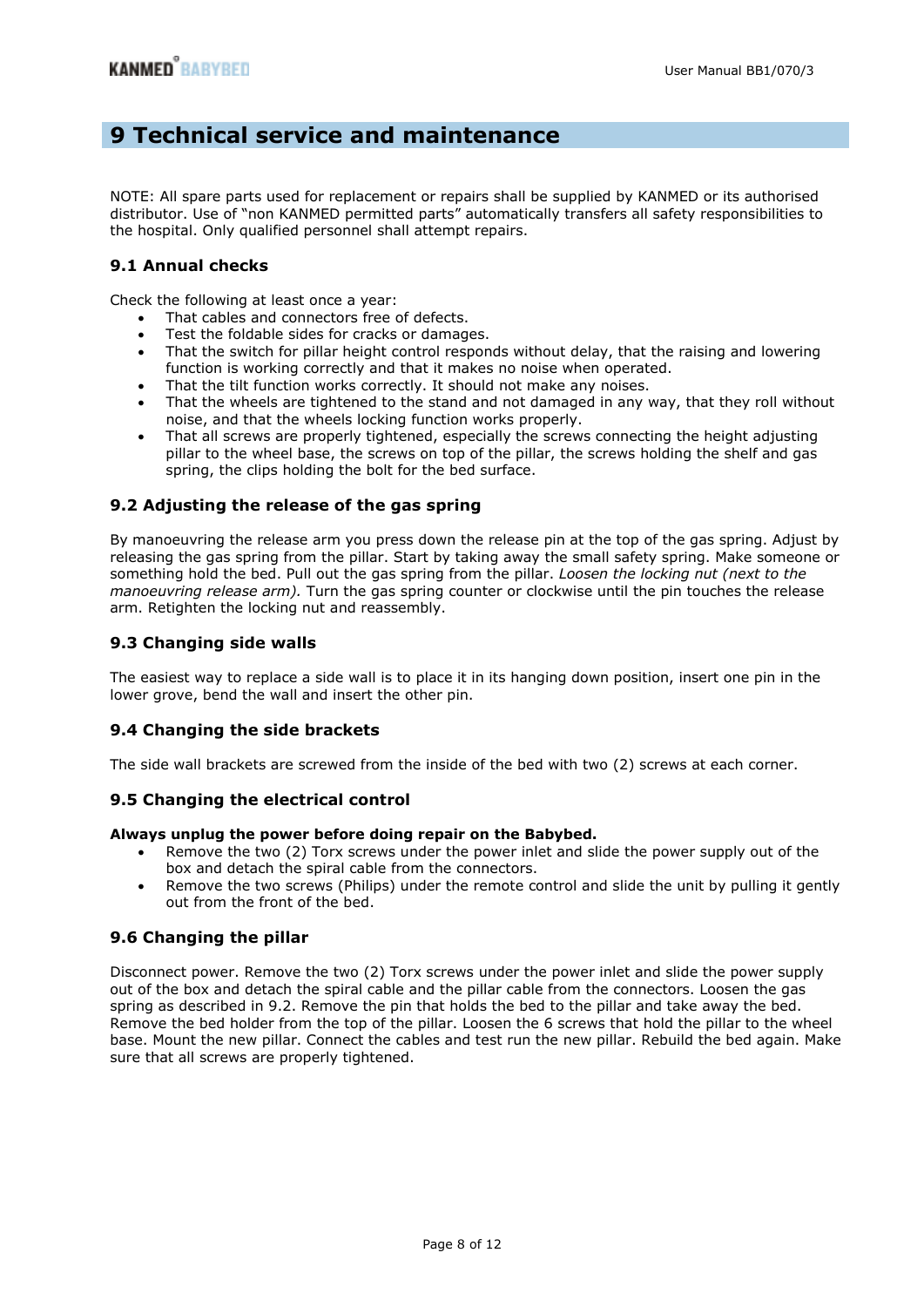# **10 Spare parts/Accessories**

| Part no      | <b>Description</b>    | <b>Remark</b>                                          |
|--------------|-----------------------|--------------------------------------------------------|
| 700-0723     | Side wall left/right  | 19 cm height.                                          |
| 700-0721     | Side wall front       | 19 cm height.                                          |
| 700-0722     | Side wall rear        | 19 cm height, Grooves for tubing                       |
| 700-0728     | Side wall left/right  | 24 cm height.                                          |
| 700-0729     | Side wall front       | 24 cm height.                                          |
| 700-0730     | Side wall rear        | 24 cm height. Grooves for tubing                       |
| 700-0727     | Tent Pole             |                                                        |
|              |                       |                                                        |
| 700-0717     | Silicon corner/handle | Ordered by the piece                                   |
| <b>BB-20</b> | Foam mattress         | For BB-1 and BB-3. Foam mattress, sealed, easy to      |
|              |                       | clean $650 \times 440 \times 40$ mm                    |
| <b>BB-21</b> | Tent for BB-1         | Please check with your local supplier or on the KANMED |
|              |                       | homepage www.KANMED.se                                 |
|              |                       | for colours available                                  |

NOTE: Other accessories may be available. Please check with your local supplier or on the KANMED homepage www.kanmed.se

Please contact your supplier for a price list.

# **11 EMC guidelines**

### **Guidance and manufacturer's declaration – electromagnetic emissions** The Babybed is intended for use in the electromagnetic environment specified below. The customer or the user of the Babybed should assure that it is used in such an environment. **Emissions test Compliance Electromagnetic environment - guidance** RF emissions CISPR 11 Group 1 The Babybed uses RF energy only for its internal function. Therefore, its RF emissions are very low and are not likely to cause any interference in nearby electronic equipment. —<br>PE emissic

| l RF emissions<br>CISPR 11                                 | Class B  | The Babybed is suitable for use in all<br>establishments including domestic<br>establishments and those directly connected to<br>the public low-voltage power supply network<br>that supplies buildings used for domestic |  |
|------------------------------------------------------------|----------|---------------------------------------------------------------------------------------------------------------------------------------------------------------------------------------------------------------------------|--|
| Harmonic emissions<br>l IEC 61000-3-2                      | Class A  |                                                                                                                                                                                                                           |  |
| Voltage fluctuations/ flicker emissions<br>I IEC 61000-3-3 | Complies | purposes.                                                                                                                                                                                                                 |  |

| Guidance and manufacturer's declaration – electromagnetic immunity                                                                                                                   |                                                                              |                                                                     |                                                                                                                                                                  |  |
|--------------------------------------------------------------------------------------------------------------------------------------------------------------------------------------|------------------------------------------------------------------------------|---------------------------------------------------------------------|------------------------------------------------------------------------------------------------------------------------------------------------------------------|--|
| The Babybed is intended for use in the electromagnetic environment specified below. The customer or the user of the Babybed<br>should assure that it is used in such an environment. |                                                                              |                                                                     |                                                                                                                                                                  |  |
| <b>Immunity test</b><br>IEC 60601 test level<br><b>Compliance level</b><br>Electromagnetic environment -<br>quidance                                                                 |                                                                              |                                                                     |                                                                                                                                                                  |  |
| Electrostatic discharge<br>(ESD)<br>IEC 61000-4-2                                                                                                                                    | $+/- 6$ kV contact<br>$+/- 8$ kV air                                         | $+/- 6$ kV contact<br>$+/- 8$ kV air                                | Floors should be wood, concrete or<br>ceramic tile.<br>If floors are covered with synthetic<br>material,<br>the relative humidity should be at<br>least $30\%$ . |  |
| Electrical fast transient /<br>Burst<br>IEC 61000-4-4                                                                                                                                | $+/- 2$ kV for power supply<br>lines<br>$+/- 1$ kV for input/output<br>lines | $+/- 2$ kV for power supply<br>lines<br>n/a. for input/output lines | Mains power quality should be that of<br>a typical commercial or hospital<br>environment.                                                                        |  |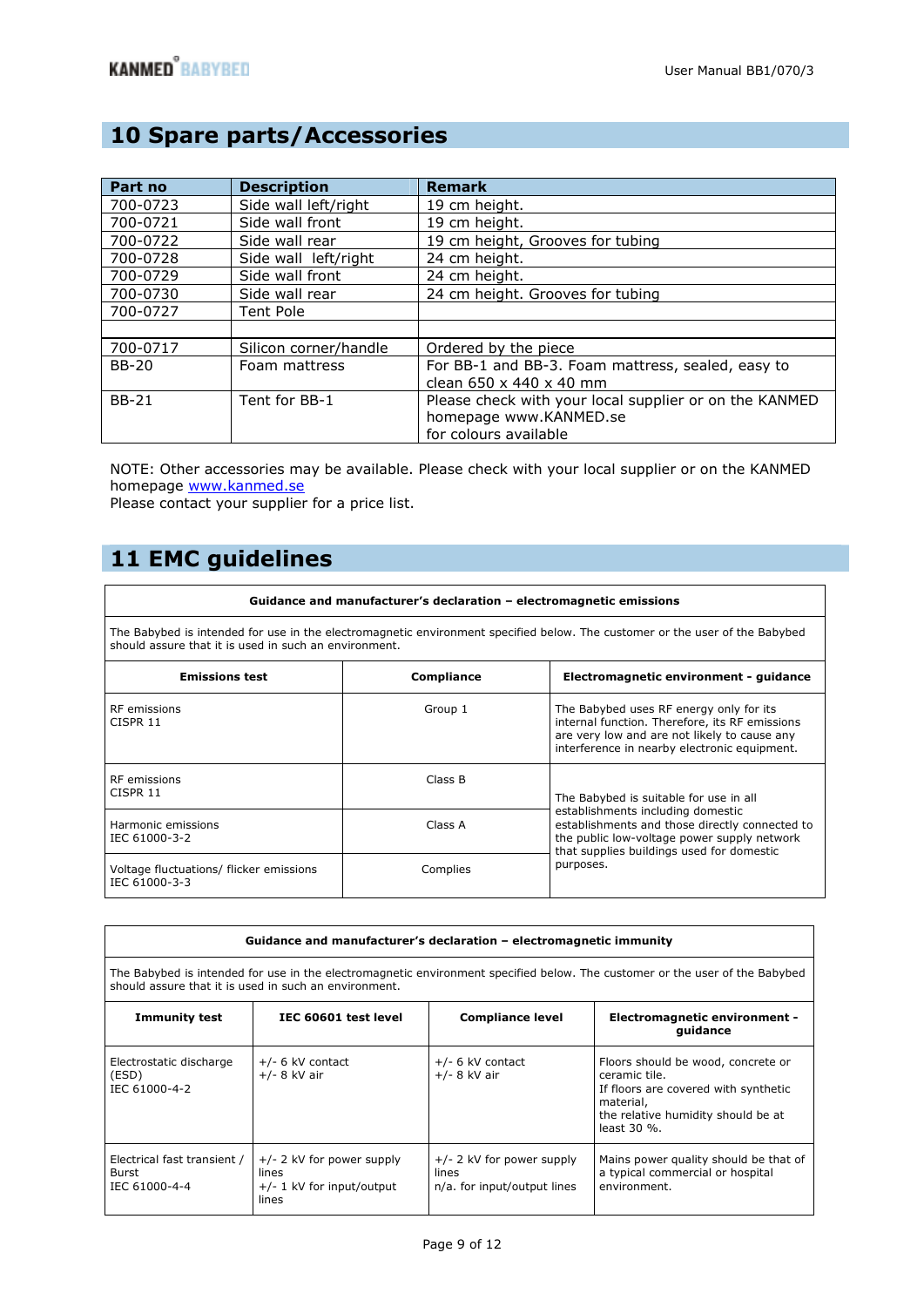# **KANMED**<sup>8</sup> BABYBED User Manual BB1/070/3

| Surge<br>IEC 61000-4-5                                                                                          | +/- 1 kV differential mode<br>+/- 2 kV common mode                                                                                                                                                                                                        | +/- 1 kV differential mode<br>n/a. for common mode                                                                                                                                                                                                          | Mains power quality should be that of<br>a typical commercial or hospital<br>environment.                                                                                                                                                                                                                                           |
|-----------------------------------------------------------------------------------------------------------------|-----------------------------------------------------------------------------------------------------------------------------------------------------------------------------------------------------------------------------------------------------------|-------------------------------------------------------------------------------------------------------------------------------------------------------------------------------------------------------------------------------------------------------------|-------------------------------------------------------------------------------------------------------------------------------------------------------------------------------------------------------------------------------------------------------------------------------------------------------------------------------------|
| Voltage dips, short<br>interruptions and<br>voltage variations on<br>power supply input lines<br>IEC 61000-4-11 | $< 5 \% U_T$<br>$(>95\%$ dip in U <sub>T</sub> )<br>for 0,5 cycle<br>40 % $U_T$<br>$(60 %$ dip in $U_T$ )<br>for 5 cycles<br>70 % U <sub>T</sub><br>$(30 %$ dip in $U_T$ )<br>for 25 cycles<br>$< 5 \% U_{\tau}$<br>$(>95\%$ dip in $U_T$ ))<br>for 5 sec | $< 5 \% U_{\tau}$<br>$(>95\%$ dip in U <sub>T</sub> )<br>for 0,5 cycle<br>40 % $U_{T}$<br>$(60 %$ dip in $U_T$ )<br>for 5 cycles<br>70 % U <sub>T</sub><br>$(30 %$ dip in $U_T$ )<br>for 25 cycles<br>$< 5 \% U_T$<br>$(>95\%$ dip in $U_T$ ))<br>for 5 sec | Mains power quality should be that of<br>a typical commercial or hospital<br>environment. If the user of the<br>[Equipment or System] requires<br>continued operation during power<br>mains interruptions, it is<br>recommended that the [Equipment or<br>System] be powered from an<br>uninterruptible power supply or<br>battery. |
| Power frequency (50/60<br>Hz) magnetic field<br>IEC 61000-4-8                                                   | 3 A/m                                                                                                                                                                                                                                                     | 3 A/m                                                                                                                                                                                                                                                       | Power frequency magnetic fields<br>should be at levels characteristic of a<br>typical location in a typical<br>commercial or hospital environment                                                                                                                                                                                   |

NOTE  $U_T$  is the a.c. mains voltage prior to application of the test level.

Guidance and manufacturer's declaration – electromagnetic immunity

The Babybed is intended for use in the electromagnetic environment specified below. The customer or the user of the Babybed should assure that it is used in such an environment.

| <b>Immunity test</b>          | IEC 60601 test level        | <b>Compliance</b><br>level | Electromagnetic environment - guidance                                                                                                                                                                                                                   |
|-------------------------------|-----------------------------|----------------------------|----------------------------------------------------------------------------------------------------------------------------------------------------------------------------------------------------------------------------------------------------------|
|                               |                             |                            | Portable and mobile RF communications equipment should<br>be used no closer to any part of the Babybed, including<br>cables, than the recommended separation distance<br>calculated from the equation applicable to the frequency<br>of the transmitter. |
|                               |                             |                            | <b>Recommended separation distance</b>                                                                                                                                                                                                                   |
| Conducted RF<br>IEC 61000-4-6 | 3 Vrms<br>150 kHz to 80 MHz | 3 Vrms                     | $d=1,2\sqrt{P}$                                                                                                                                                                                                                                          |
|                               |                             |                            |                                                                                                                                                                                                                                                          |
| Radiated RF<br>IEC 61000-4-3  | 3 V/m<br>80MHz to 2,5GHz    | 3 V/m                      | $d=1,2\sqrt{P}$ 80 MHz to 800 MHz                                                                                                                                                                                                                        |
|                               |                             |                            | $d=2,3\sqrt{P}$ 800 MHz to 2,5 GHz                                                                                                                                                                                                                       |
|                               |                             |                            | where $P$ is the maximum output power rating of the<br>transmitter in watts (W) according to the transmitter<br>manufacturer and d is the recommended separation<br>distance in meters (m).                                                              |
|                               |                             |                            | Field strengths from fixed RF transmitters, as determined<br>by an electromagnetic site survey, <sup>a</sup> should be less than<br>the compliance level in each frequency range. b                                                                      |
|                               |                             |                            | Interference may occur in the vicinity of equipment<br>marked with the following symbol.                                                                                                                                                                 |
|                               |                             |                            |                                                                                                                                                                                                                                                          |
|                               |                             |                            |                                                                                                                                                                                                                                                          |

NOTE 1 At 80MHz and 800MHz, the higher frequency range applies.

NOTE 2 These guidelines may not apply in all situations. Electromagnetic propagation is affected by absorption and reflected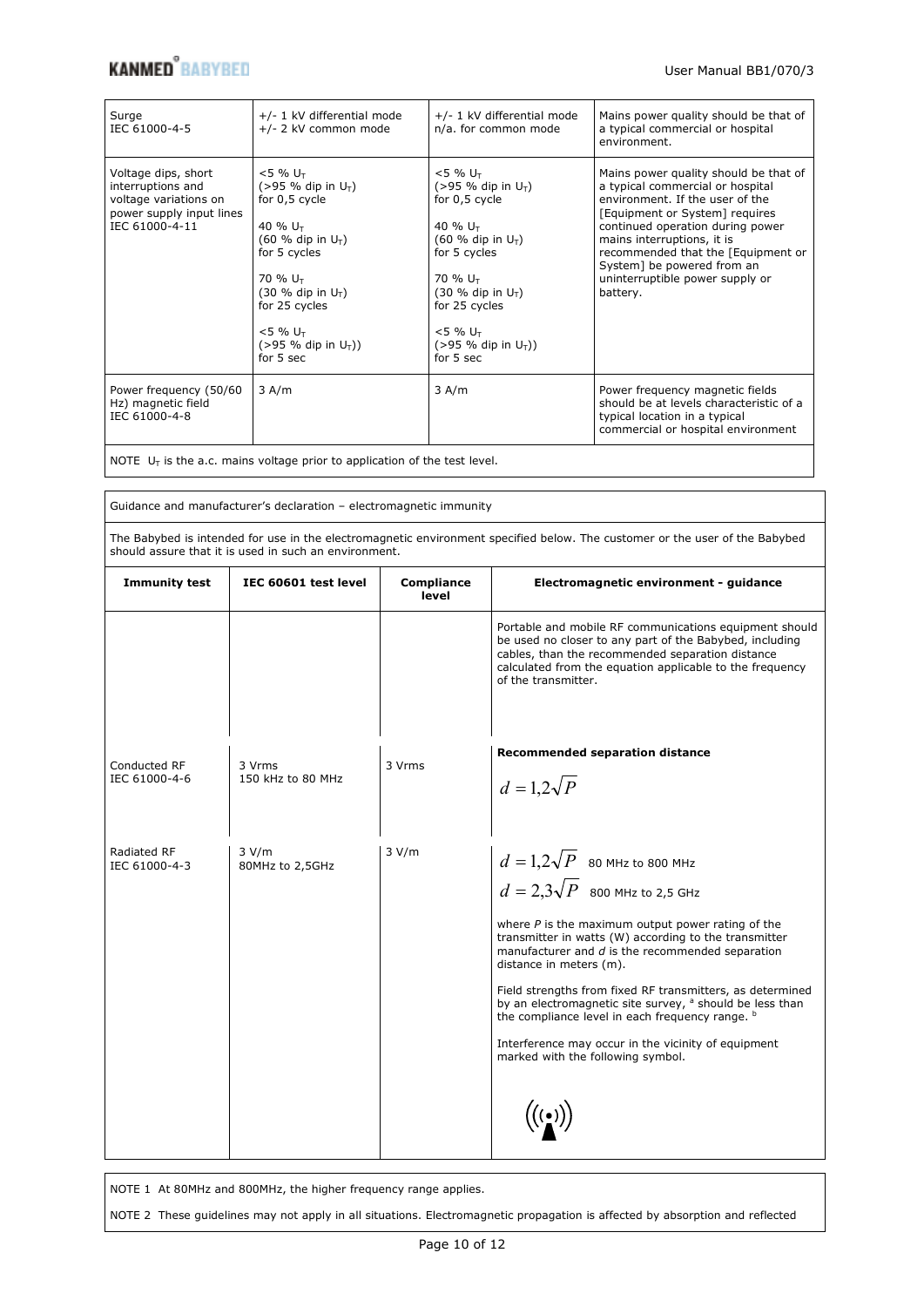from structures, objects and people.

<sup>a</sup> Field strengths from fixed transmitters, such as base stations for radio (cellular/cordless) telephones and land mobile radios, amateur radio, AM and FM radio broadcast and TV broadcast cannot be predicted theoretically with accuracy. To assess the electromagnetic environment due to fixed RF transmitters, an electromagnetic site survey should be considered. If the measured field strength in the location in which the Babybed is used exceeds the applicable RF compliance level above, the Babybed should be observed to verify normal operation. If abnormal performance is observed, additional measures may be necessary, such as reorienting or relocating the Babybed.

<sup>b</sup> Over the frequency range 150 kHz to 80 MHz, field strengths should be less than 10 V/m.

| Recommended separation distances between portable and mobile RF communications equipment and the                        |                                                                        |  |
|-------------------------------------------------------------------------------------------------------------------------|------------------------------------------------------------------------|--|
| <b>Babybed</b>                                                                                                          |                                                                        |  |
|                                                                                                                         |                                                                        |  |
| The Babybed is intended for use in an electromagnetic environment in which radiated RF disturbances are controlled. The |                                                                        |  |
| customer or the user of the Babybed can help prevent electromagnetic interference by maintaining a minimum distance     |                                                                        |  |
| between portable and mobile RF communications equipment (transmitters) and the Babybed as recommended below,            |                                                                        |  |
|                                                                                                                         | according to the maximum output power of the communications equipment. |  |
| Rated maximum output power                                                                                              | Separation distance according to frequency of transmitter              |  |
| of tranemitter                                                                                                          |                                                                        |  |

| of transmitter | m                 |                   |                    |
|----------------|-------------------|-------------------|--------------------|
| W              | 150 kHz to 80 MHz | 80 MHz to 800 MHz | 800 MHz to 2.5 GHz |
|                | $d=1,2\sqrt{P}$   | $d=1,2\sqrt{P}$   | $d=2,3\sqrt{P}$    |
| 0.01           | 0.12              | 0.12              | 0.24               |
| 0.1            | 0.38              | 0.38              | 0.73               |
|                | 1,2               | 1.2               | 2.3                |
| 10             | 3,8               | 3.8               | 7.3                |
| 100            | 12                | 12                | 23                 |

For transmitters rated at a maximum output power not listed above, the recommended separation distance *d* in meters (m) can be estimated using the equation applicable to the frequency of the transmitter, where *P* is the maximum output power rating of the transmitter in watts (W) according to the transmitter manufacturer. **Note 1:** At 80 MHz and 800 MHz, the separation distance for the higher frequency range applies.

**Note 2:** These guidelines may not apply in all situations. Electromagnetic propagation is affected by absorption and reflection from structures, objects and people.